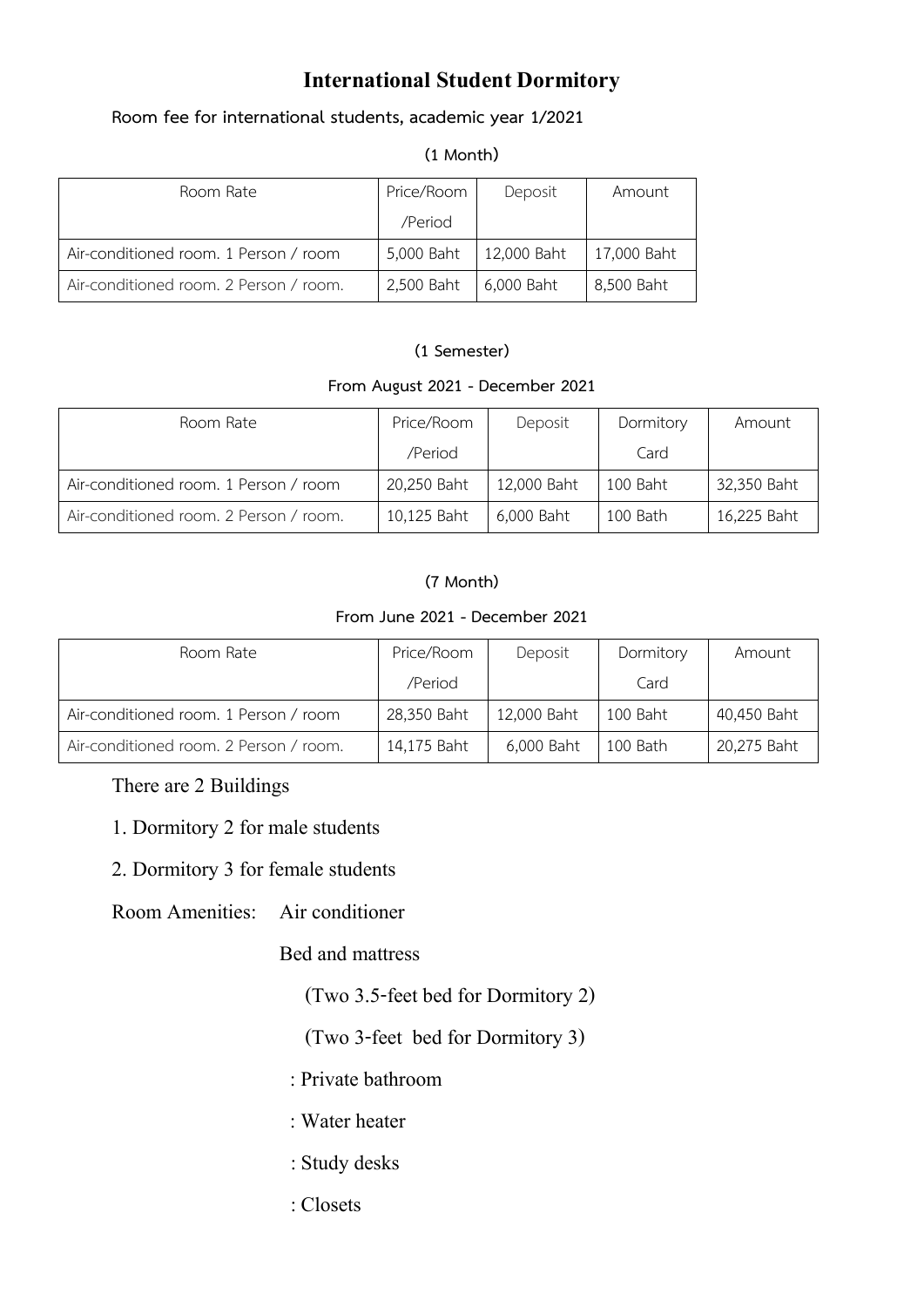Maximum occupancy: 2 students per room

## **Payment:**

- 1. All new students have to pay deposit and dormitory fee before check-in.
- 2. Deposit and dormitory fee can be paid at all branches of Siam Commercial Bank.
- 3. When you receive the bank pay-in slip, make a copy and keep it. The original bank pay-in slip must be submitted to the dormitory officers.

## **The Deposit:**

- 1. All new students have to pay a deposit before check-in.
- 2. After check-out, the deposit will be refunded. If there are any damages to the inventories and / or dormitory room, the deposit will be deducted and room need to be cleaned.

## **The Dormitory Fee:**

- 1. All new students have to pay a dormitory fee before check-in.
- 2. To check-out, students must notify the dormitory officers 1 month in advance.

## **Paying the Utility Fees:**

- 1. The utility fees will be separately charged based on your usage every month. Rate of utility fees are calculated as follows;
	- Electricity electricity will be calculated on monthly basis at the rate of 7.49 baht per unit
	- Water water will be calculated on monthly basis at the rate of 18.19 baht per unit

2. Students must pay utility bills at the dormitory office in the first week of every month. Utility fees and payment periods will be announced on the dormitory's board.

\*\* Please pay utility bills at the dormitory office 1, 2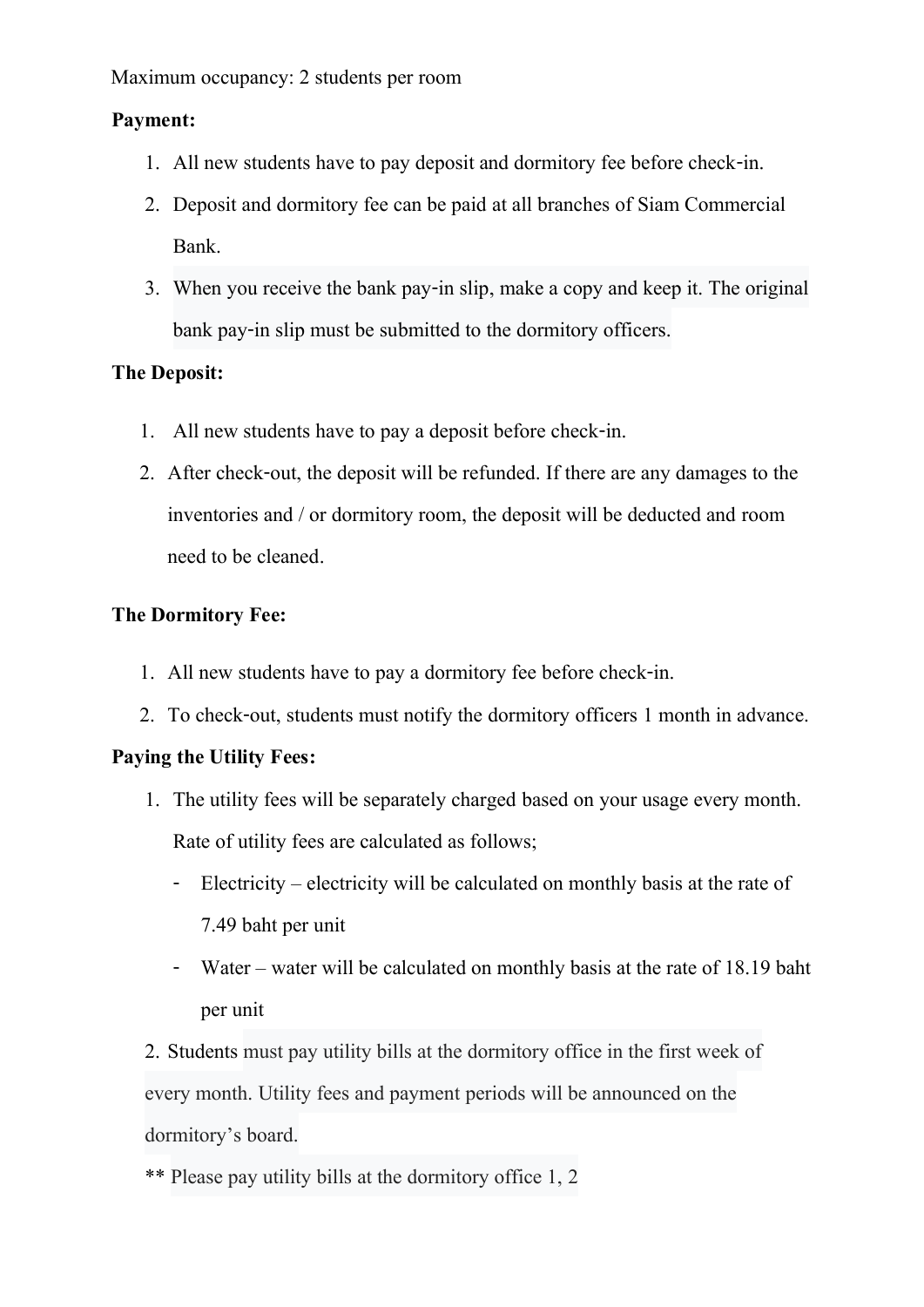## **Things to prepare on your check-in date:**

- 1. Documents:
	- 2 student photos (1.5-inch photo)
	- 2 copies of the passport front page
- 2. Living equipment:
	- -Pillow
	- -Pillowcase
	- Bed sheet
	- Blanket
	- Mattress covers
	- Broom / Sweeper
	- Bin
	- Mob

## **Contact:**

Office hour: Monday to Friday

08.30 AM. – 11.30 AM.

 $12.30$  PM.  $-4.30$  PM.

Tel. 0 7631 9399 / 081 957 7535 (Dormitory 2)

Tel. 081 271 1099 (Dormitory 3)

E-Mail : matar.j11@gmail.com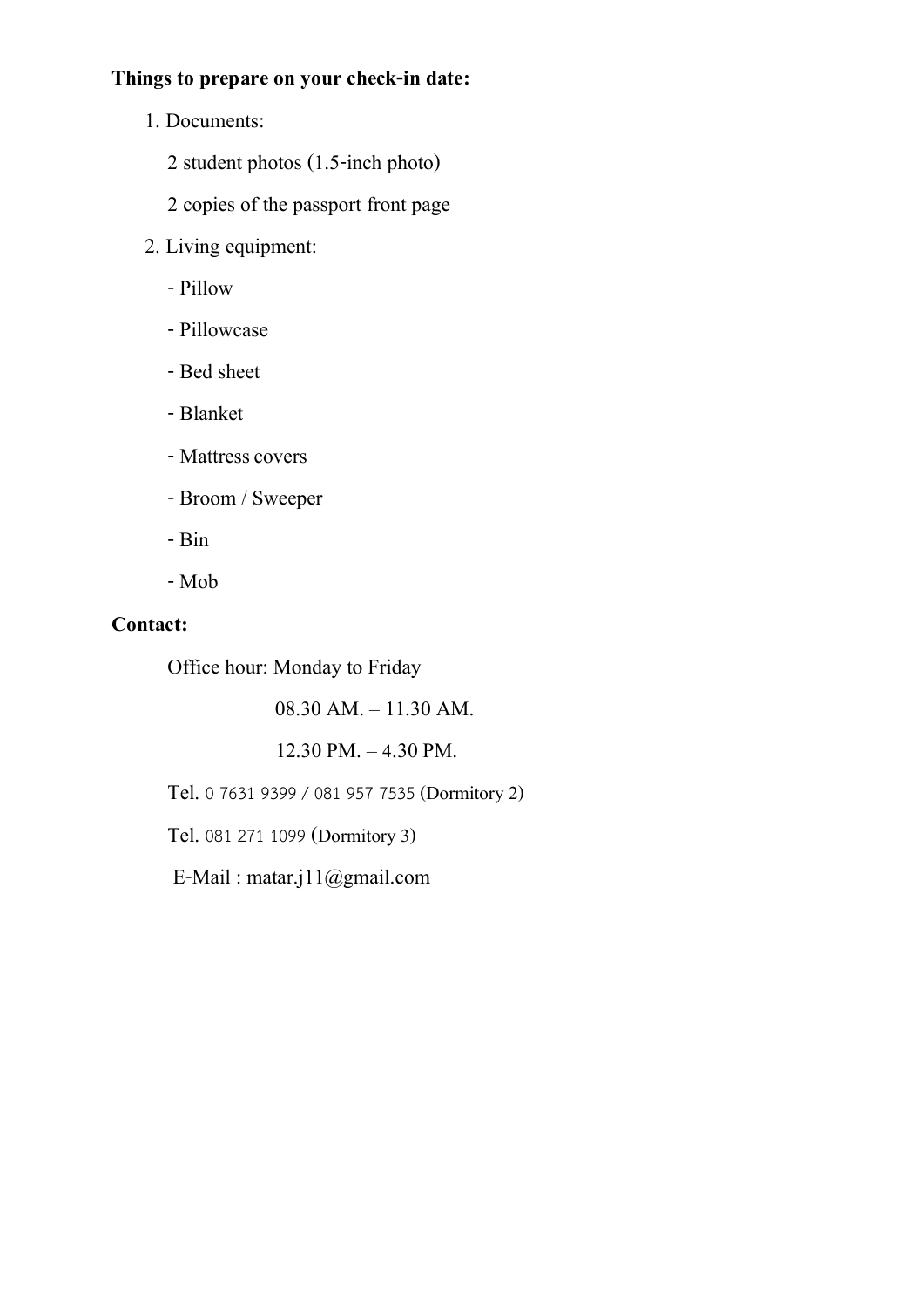# Room for Female